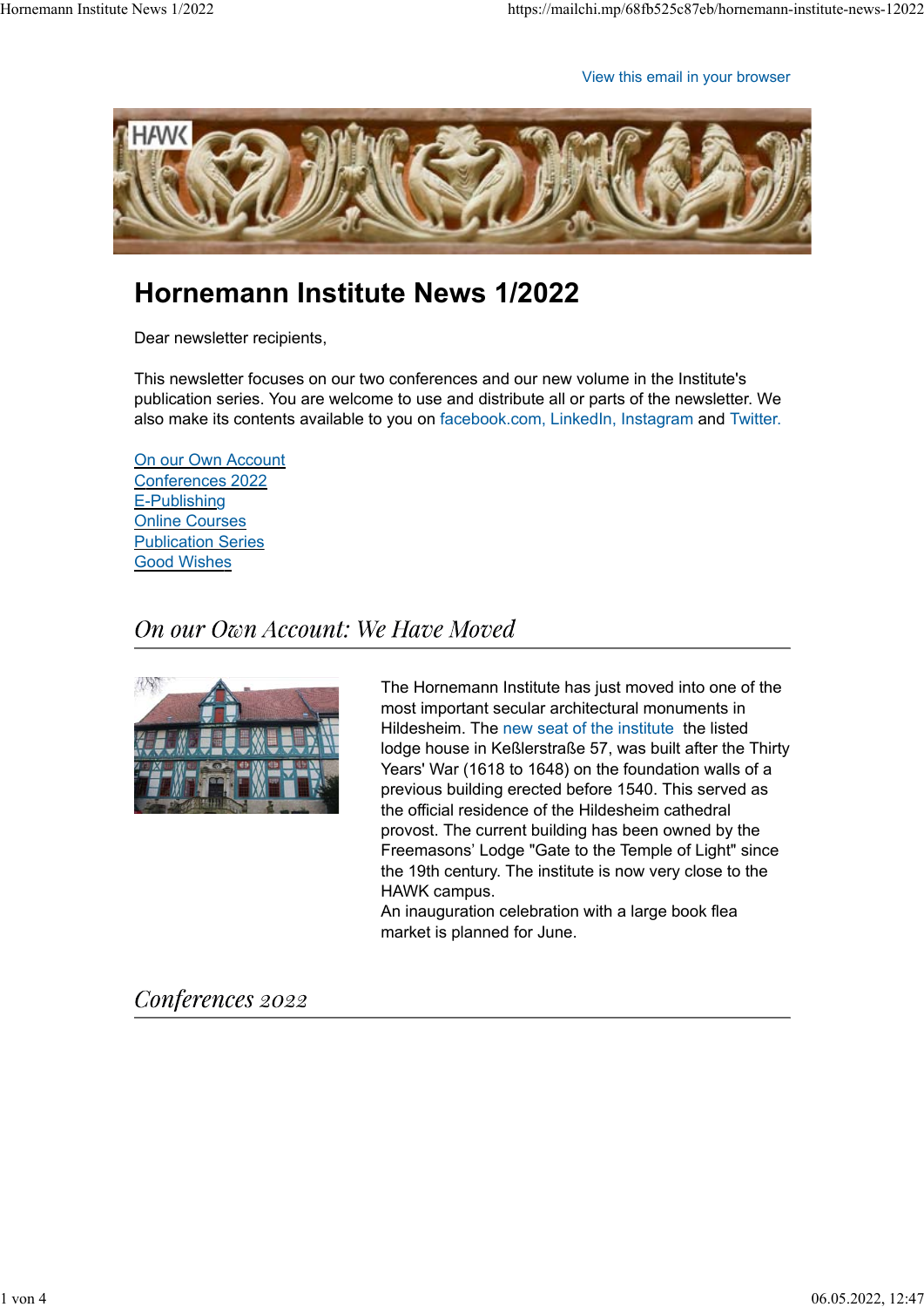

#### **Conference Non-Invasive! New Prospects in the Research and Restoration of Wall Painting thanks to Digital Techniques**

The interdisciplinary conference **Non-Invasive**! from 27 - 30 April 2022 in Brandenburg an der Havel (Archäologisches Landesmuseum), is now almost fully booked with 130 participants. If you would like to participate but tickets are no longer available, please write to us by 24 April at service@hornemann-institut.de with the exact time you would like to be there. Maybe something will come up.

The conference programme, the lecture exposés and the registration can be found here.





### **Conference 850 Years St. Godehard in Hildesheim**

#### **The registration for the conference "850 years St. Godehard in Hildesheim" from 19th to 21st September 2022 at the HAWK in Hildesheim is open since today.**

The conference will review the history of the church and its significant historical furnishings over the centuries. It will focous on four main aspects: The foundation of the monastery and the building of the church in the 12th century, the remodelling of the church and monastery in the course of the reforms in the 15th century, the remodelling of the church in the Baroque period and its historicist redesign in the 19th century. Experts from art history, (church) history, conservation and architecture will be involved.

The conference programme, the lecture exposés and registration form can be found here.

### **Hornemann Lecture Series "Hornemann Kolleg" for Conservation and Monument Preservation**

Due to a current staff shortage, the lecture series cannot be held until further notice.

# E-Publishing



In the last few months, some abstracts of university papers have been posted on our specialist portal, but unfortunately no full texts. In January of this year, the German Science Council reaffirmed: "Science thrives on researchers sharing hypotheses, data, methods and results with each other in order to put them up for discussion. ...Publishing is therefore an integral part of the research process, and it is in researchers' own interest to disseminate their results quickly, widely and with quality assurance. Digital dissemination channels, unlike printed publications, now make it possible to reach additional readers without significant additional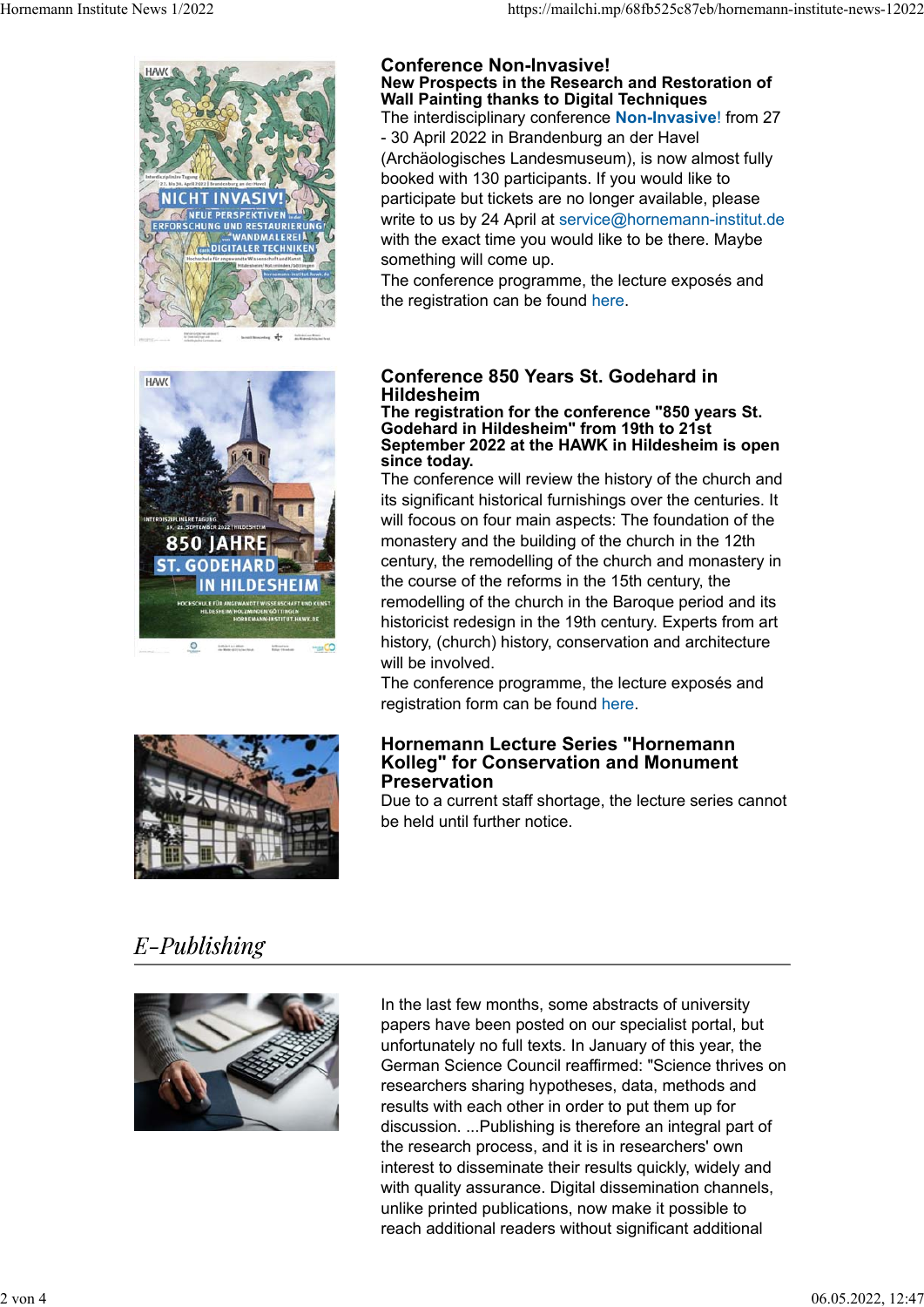### costs."

The UNESCO Recommendation on Open Science published in November 2021 illustrates the consensus at international level. See "Recommendations on the Transformation of Scientific Publishing to Open Access, edited by the German Council of Science and Humanities in January 2022, doi:10.57674/fyrc-vb61"

## **Online Courses**



The online courses started on 4 April with around 55 participants from fifteen countries. As the learning time is estimated to be around 30 to 40 hours and can be selfscheduled, it is still possible to join the courses now. The normal course duration runs until 29 May 2022 and ends with a final test for which one receives a qualified certificate. You can find the current course offer here.

## **Publication Series**



As Volume 22 of the Hornemann Institute's publications, our publication "Der Wandmalereizyklus zu den Wissenschaften und den Künsten in der ehemaligen Bibliothek der Domklausur zu Brandenburg. Interdisziplinäre Erforschung und Visualisierung des fragmentarischen Bestandes" is just published. Edited by Ursula Schädler-Saub and Mechthild Noll-Minor. The 464-page volume, which is also very well illustrated with 625 illustrations, tables and diagrams and 6 large-format plates, forms the accompanying book to the interdisciplinary conference "Nicht invasiv!"(see above). It documents the results of the DFG project led by Ursula Schädler-Saub on the mural cycle on the sciences and arts in the Brandenburg Cathedral cloister.

## **Good Wishes**

### **Best wishes**

and as we, Germans like to say: stay healthy!

Sincerely, The Team of the Hornemann Institute Hannah Emmerich B.A., Nina Niemeyer-Thömel; Dipl.- Ing. Gunnar Werner, Dr. Angela Weyer M.A.